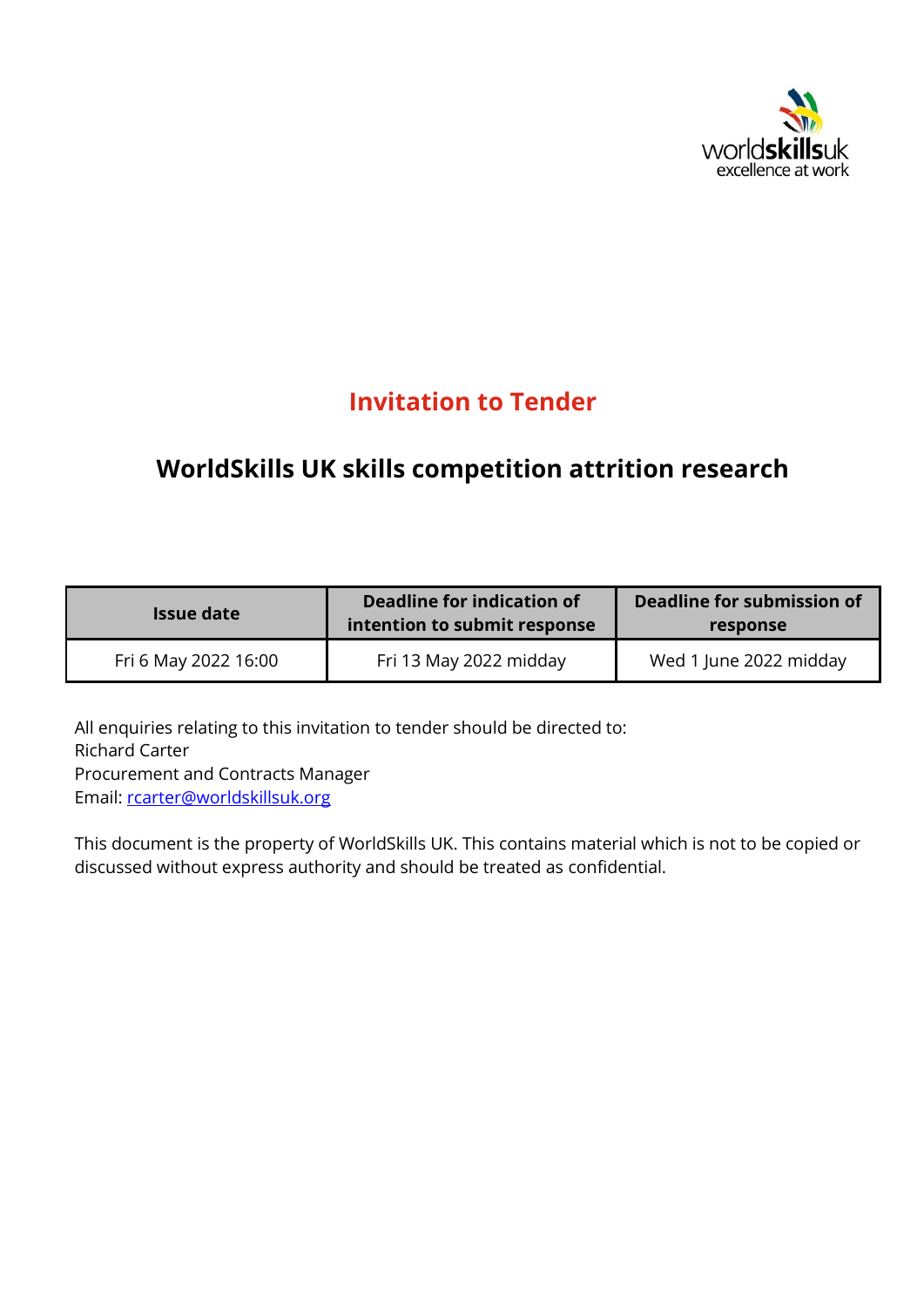## **Guidance Notes**

- 1. The information disclosed in this document will be used to select a supplier to provide services to WorldSkills UK. However, any response based on this document does not imply any representation by WorldSkills UK as to the supplier's financial stability, professional competence or ability in any way to provide the goods and/or services.
- 2. WorldSkills UK reserves the right to reject a supplier if it deems:
	- a) the supplier's commercial history is unstable or unsound e.g. relevant convictions or professional misconduct;
	- b) the supplier's financial and economic standing is insufficient to sustain the contract;
	- c) the supplier fails to submit all documents requested or to sign the declaration; and/or
	- d) any other material matter.
- 3. If the supplier is part of a group of companies, please respond specifically for the company not for the group.
- 4. Any costs or charges arising out of the supplier's proposal or in any way incurred with respect to the consideration of the supplier's proposal, whether or not finally submitted or accepted, shall be borne by the supplier.
- 5. Evaluation of tenders received by WorldSkills UK will principally be made on the basis of economic and contractor ability to perform a job of this nature in a timely manner (further detail is offered in Section Numbers 4, 5 and 6).
- 6. This tender is not an offer to contract. Issuance of the Invitation to Tender and the subsequent receipt and evaluation of the supplier's response by WorldSkills UK does not commit WorldSkills UK to award a contract to any supplier, even if all elements of the tender are met. Only the execution of a written contract will obligate WorldSkills UK in accordance with the terms and conditions contained in such contract.
- 7. WorldSkills UK reserves the right to accept or reject any responses to this Invitation to Tender, and to enter into discussion and/or negotiations with more than one supplier at the same time, should such action be in the best interest of WorldSkills UK.
- 8. The supplier must check to ensure that all required documentation is submitted. Any documents included should be clearly marked with the supplier's name.
- 9. The provision of any false information will disqualify the applicant from consideration for inclusion on the WorldSkills UK approved Invitation to Tender List.
- 10. WorldSkills UK will treat the information provided by the supplier as part of the response as private and confidential.
- 11. Please submit Appendix A Notification of Intention to Submit Response by **midday on Friday 13 May 2022** to the named contact in point 12 below.
- 12. Please submit a tender Response to this Invitation to Tender by **midday on Wednesday 1 June 2022** and any supporting documents, clearly marked 'INVITATION TO TENDER RESPONSE – ITT WorldSkills UK competition standards research', to:

Richard Carter Procurement and Contracts Manager Email: [rcarter@worldskillsuk.org](mailto:rcarter@worldskillsuk.org)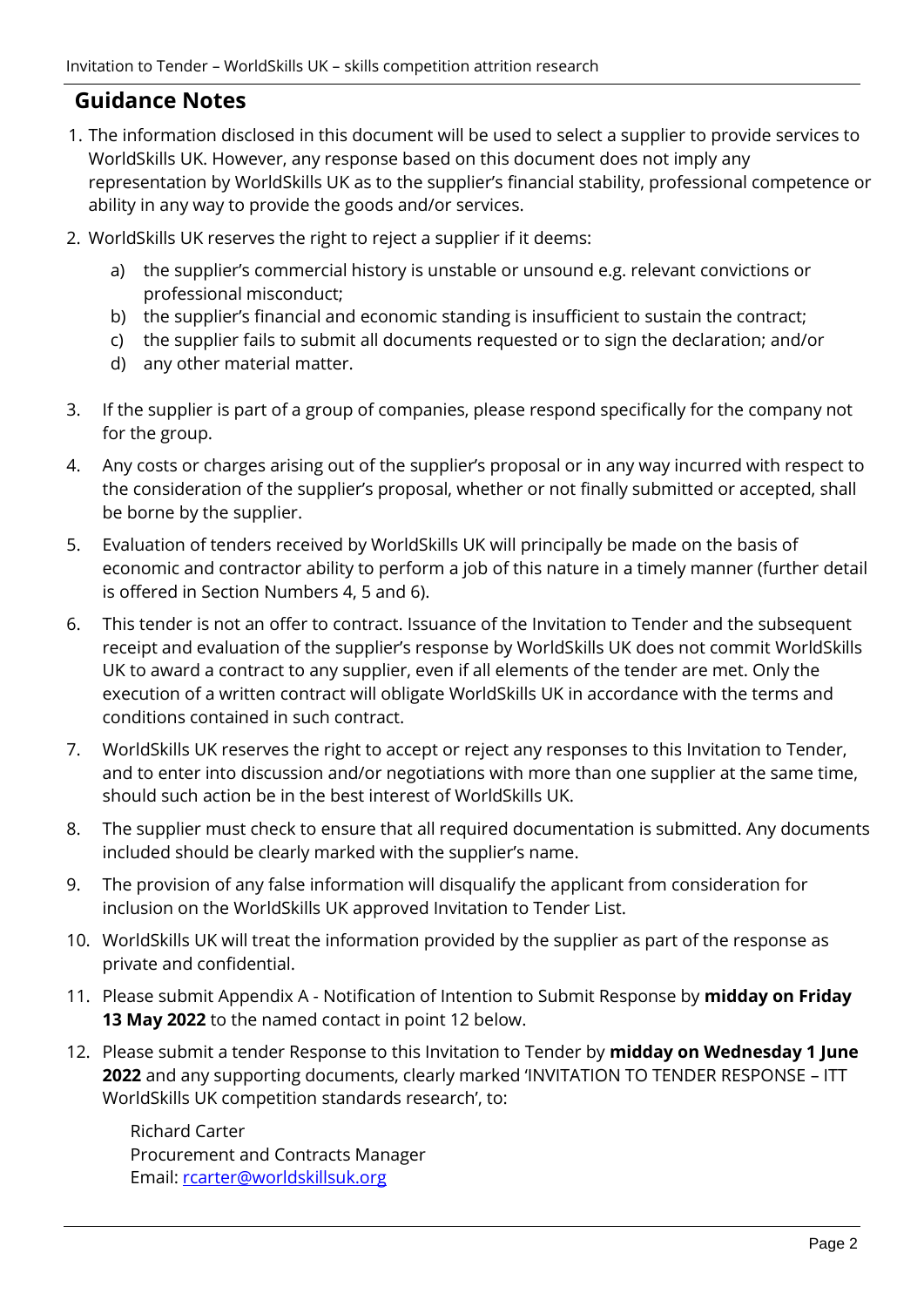- 13. A response must be accompanied by the Appendix B Declaration Form, and must be signed by a person duly authorised by the supplier.
- 14. WorldSkills UK welcomes queries regarding this ITT from suppliers. All queries and responses will be logged, and shared with all invited suppliers, and published on the WorldSkills UK website, up to the deadline date for the submission of Appendix A – Notification of Intention to Submit Response. After this deadline, Queries and Responses will be shared only with the suppliers who have submitted an Appendix A – Notification of Intention to Submit Response. All queries must be submitted in writing to Richard Carter, rearter@worldskillsuk.org

## **1.0 Background**

#### **1.1. Introduction to WorldSkills UK**

WorldSkills UK is an independent charity and a partnership between employers, education and governments. Together, we are raising standards in apprenticeships and technical education so more young people get the best start in work and life.

We are part of WorldSkills, a global movement supported by over 80 member countries, which celebrates young people achieving world-class standards in the biennial 'Skills Olympics'. As the only skills charity which can bring this global benchmarking back into the UK, we have the unique assets, resources and networks to help raise training standards and improve young people's technical and soft skills-set and resilient mindset to ever higher standards.

We inspire young people via our careers advice resources to choose excellence through apprenticeships and technical education as a prestigious career route on their path to reaching their potential, whatever their background. We develop excellence in young people by testing and assessing their skills and knowledge against their peers through our national and international competitions programmes, improving their confidence and potential. We innovate to mainstream global excellence to help improve the standard of teaching, training and assessment through international benchmarking to help young people, employers and the UK economy succeed. We operate across the UK.

Full details of the organisation, including our vison, mission and values, can be found at [www.worldskillsuk.org.](http://www.worldskillsuk.org/) Organisations responding to the ITT are recommended to review this information.

## **2.0 Context of Requirements**

2.0 Each year up to 4,000 young people register to take part in our national programme of skills competitions which are designed by industry experts, and assess an individual's knowledge, practical skills and employability attributes against set criteria in a competitive timed environment. There are four stages to competing in the competition cycle, registration, Passive stage, National Qualifier, National Finals stage, with the most successful candidates progressing to the next stage. The timescales for each stage of the competition cycle are as follows; Passives: 28 Feb - 29 April, National qualifiers: 25 April to 24 June and National finals: 14 - 18 November.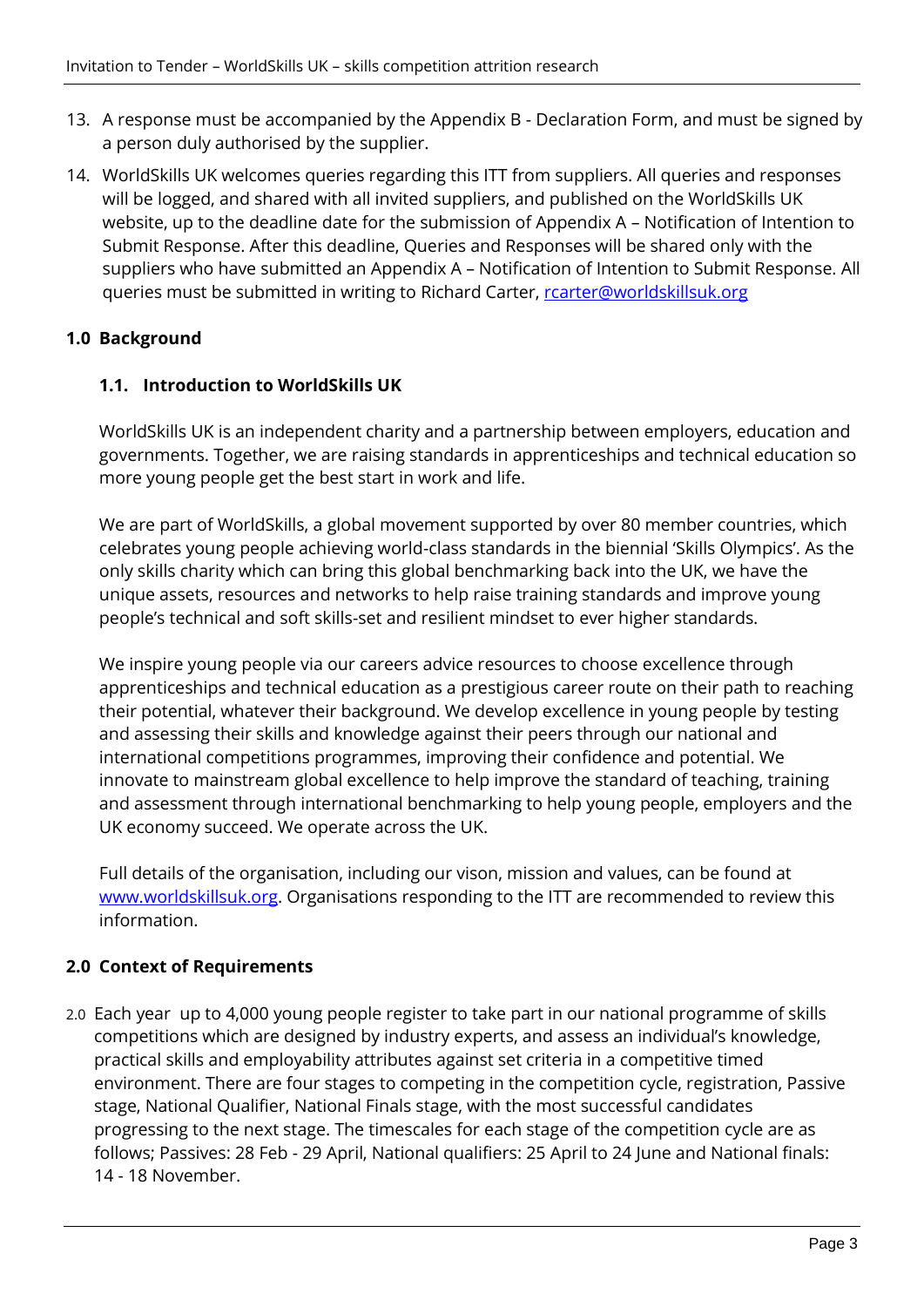Invitation to Tender – WorldSkills UK – skills competition attrition research

- 2.0 It has become apparent at two stages of the competition cycle; registration to passive and passive to qualifier, that attrition levels are increasing. Up to half of competitors between registration stages and qualifier stages are not -engaged or retained for the cycle. When we dive deeper into rates of attrition of underrepresented groups the data shows the attrition rate is in line with attrition of overall competitions.
- 2.0 The aim of the study is to decipher trends in attrition of all registrants across all skills competitions as well as any additional trends relating to individuals from underrepresented groups in particular; Black and ethnic minorities, LGBTQ+, females in underrepresented sectors, SEND learners and individuals from lower socio-economic backgrounds. Further to the findings we wish to have -recommendations for measures- to address and reduce attrition rates moving forward.

## **3.0. Scope of this Invitation to Tender**

WorldSkills UK would like to commission a third party to build on our current data analysis through quantitative surveys, with an element of qualitative study through focus groups, of attrition rates of WorldSkills UK skills competitions.

The overall budget for the work will be £20,000 excluding VAT.

## **4.0 Detailed Requirements**

The commissioned individual or organisation would be required to undertake the following:

- To develop a suitable methodology and project plan that meets the key aim of this study to identify reasons for attrition at two stages of the competition cycle; registrations to passives and passives to qualifiers
- Using the contact details held by WorldSkills UK, the commissioned third party would need to contact the competitors who do not progress through the following stages in skills competitions; registration, passive, qualifier in the current 2022 cycle.
- Design a suitable survey to identify the reasons and causes of attrition and any trends. Follow up with focus groups to gain a deeper understanding of impactful initiatives WorldSkills UK could introduce to support, engage and retain competitors through the entire competition cycle.
- Through convening focus groups consisting of a diverse range of WorldSkills UK registrants and competitor's we want to identify any further trends in attrition for the following groups; those with protected characteristics ; black and ethnic minorities, LGBTQ+, females in underrepresented sectors, SEND learners, individuals from lower socio-economic backgrounds.
- Use the data from the surveys and those in the focus group to address the following:
	- o Reasons for registering to take part in competitions
	- o Reasons for disengagement / attrition
	- o Types of initiatives and support individuals need to maintain engagement in competition activities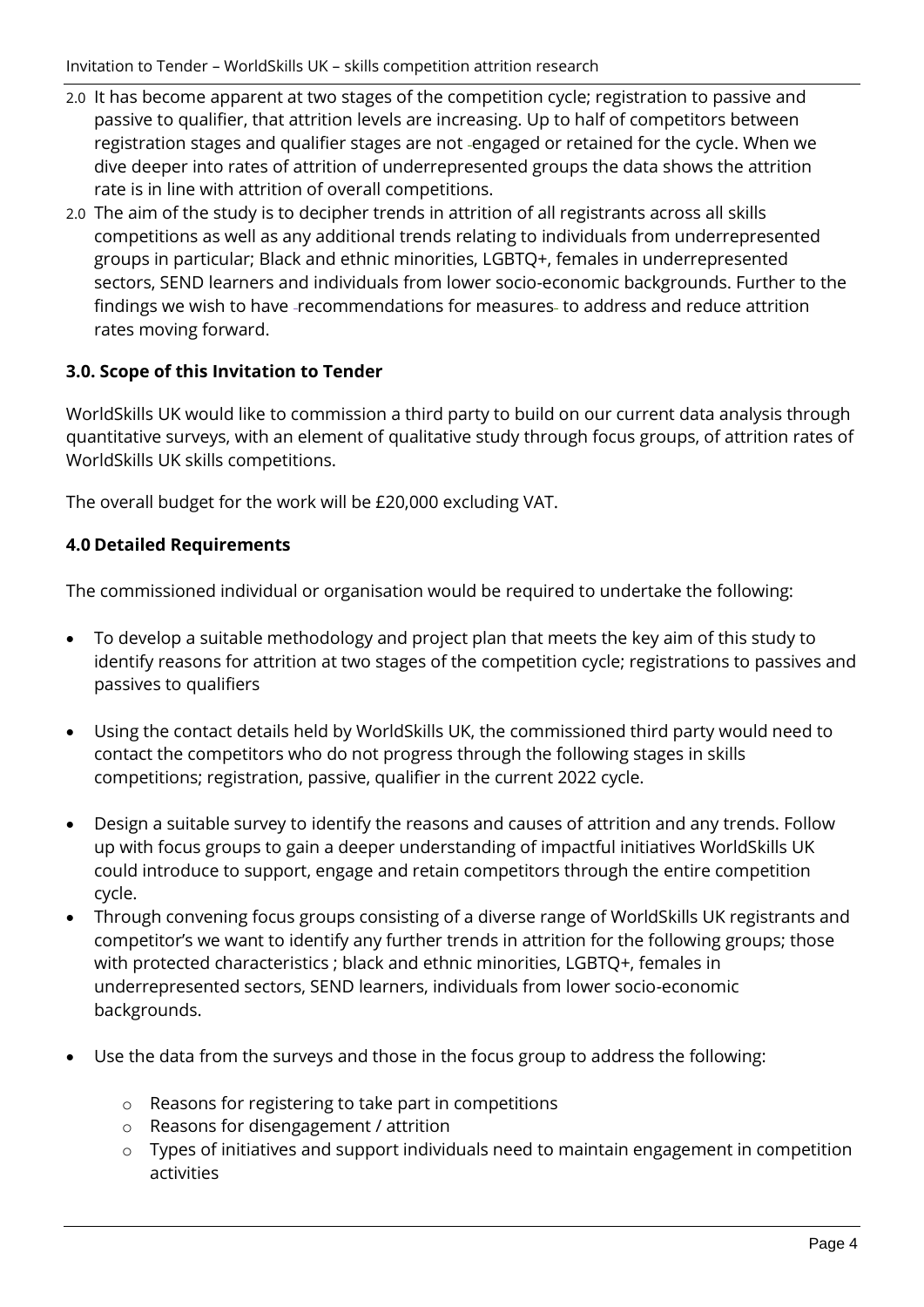• Produce a report on the analysis of the surveys and focus group findings. A draft report should be available for comments by week commencing 19 September 2022 and a final version completed by 10 October 2022.

## **5.0. Data Protection**

Supplier and any partners / subcontractors must be able to show documentary evidence of their compliance with the following:

- Have a current appropriate registration with the ICO.
- Have an up-to-date company-wide Privacy Policy which includes the data processing activities to be undertaken as part of any contract awarded.
- Have a published up-to-date Privacy Notice, including name and details of Data Protection Officer / Manager, as appropriate.
- Have appropriate policies and procedures in place for managing complete and accurate records, management of rights of the data subject, and incident management.

#### **6.0 Timescales and Deadlines**

#### **6.1 Outline of Delivery Timescales**

It is envisaged (as per the timescales detailed in Section 9 below) that the contract for this project will be awarded no later than Friday 17 June 2022. The indicative timescales for key milestones that WorldSkills UK are working to, and would look for the appointed supplier to work to, are as follows:

| <u>Activity</u> |                                                              | Deadline*        |
|-----------------|--------------------------------------------------------------|------------------|
| $\bullet$       | Meeting with supplier to agree contract and initiate project | W/C 13 June 2022 |
| $\bullet$       | Contract signed and returned                                 | 17 June 2022     |
| $\bullet$       | Work begins on the study                                     | 20 June 2022     |
|                 | Draft report submitted                                       | W/C 19 Sep 2022  |
|                 | Report finalised                                             | 10 October 2022  |

\* WorldSkills UK reserves the right to alter the deadlines, as and when required; suitable notice would be provided to the nominated supplier.

In addition to the above defined activities, additional meetings to satisfy the requirement to consult with WorldSkills UK throughout will be required to be set up.

## **7.0 Budget**

- The maximum budget available to include all aspects of the work required for this activity is **£20,000 Excl VAT**
- The delivery organisation will be required to keep full financial records of all delivery costs and will be subject to range of reporting requirements throughout the life of the project.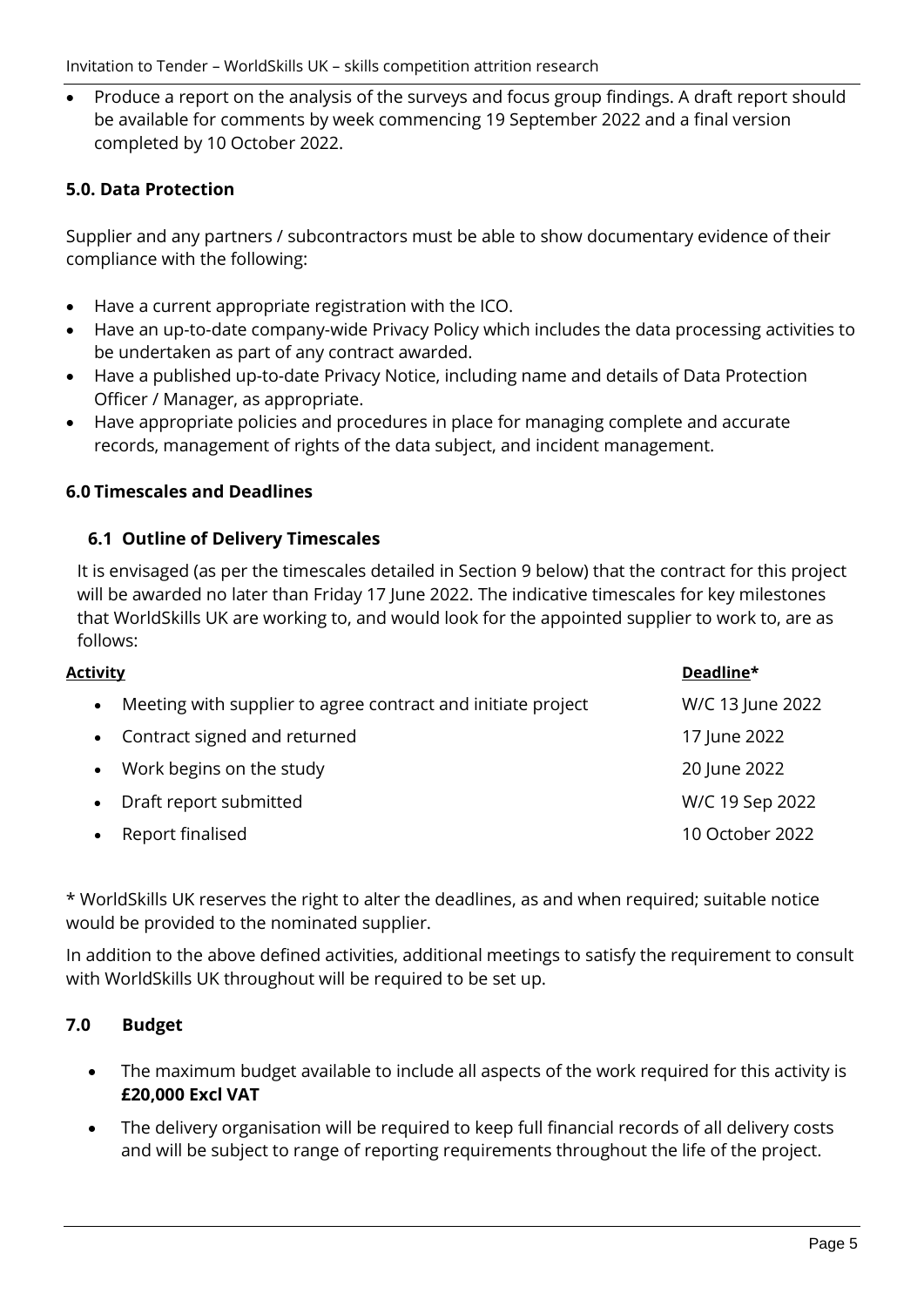Tenders must include a full budget breakdown, detailing the full costs of all elements of the project. This should include:

- Management and administration of the planning and delivery costs (hourly / daily rates and number of hours / days etc).
- Staff delivery costs (hourly / daily rates and number of hours / days etc).
- Travel / mileage costs.
- Resources / materials / other costs (these must be detailed) etc.

Tenders must demonstrate value for money, and cost saving efficiency throughout the proposed budget.

## **8.0 Process**

## **8.1 Evaluation of Submissions**

Responses to this Invitation to Tender will be evaluated against the following criteria:

- − Value for money;
- − Demonstration of an understanding of the activities required to meet the detailed requirements and expertise within each given area;
- − The proposed organisation and management of the activities required to meet the detailed

requirements;

- − The proposed supplier's compliance with the Data Protection requirements stated in Section 5.
- − The proposed supplier's ability to demonstrate experience in delivering similar projects; and
- − The proposed supplier's ability to propose [where appropriate] a part investment, partsponsorship opportunity that would extend benefit to both WorldSkills UK and the proposed supplier.

## **8.2 Scoring criteria**

- Score 5 Excellent Exceeds the Required Standard (Response includes additional detailed elements, over and above those requested)
- Score 4 Good Meets the Standard Required (Response is comprehensive in detailing all requested information)
- Score 3 Partially Meets Meets the Required Standard in Most Aspects (Response meets the standard in most aspects, but fails to provide details in some areas, overall adequate response)
- Score 2 Limited Does not Meet the Standard in Most Aspects (Response includes limited information, and fails to respond directly in the majority of requested areas)
- Score 1 Fails to Meet Fails to Meet the Standard (Response fails to meet the standard, with inadequate detail and / or no responses to requested areas)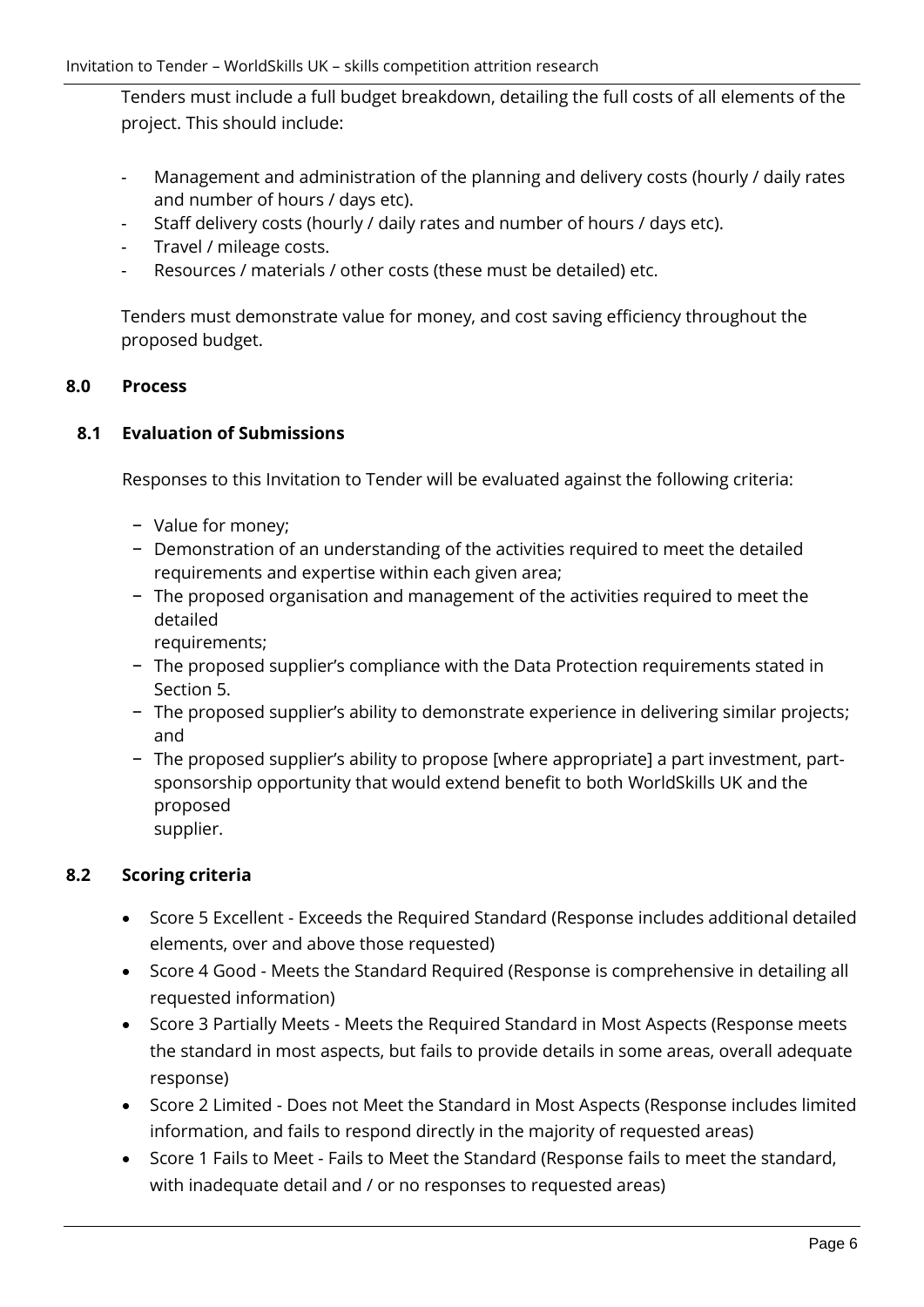## **8.3 Weighting**

The following criteria will be weighted:

- − Demonstration of an understanding of the activities required to meet the detailed requirements and expertise within each given area;
- − Innovation in approach;
- − The proposed supplier's ability to demonstrate experience in delivering similar projects.

Scores for these criteria will be multiplied by two.

#### **9.0 Timescales**

The key milestones in this tender process are as follows:

| <b>Activity</b>                                           | <b>Deadline</b>         |
|-----------------------------------------------------------|-------------------------|
| <b>ITT Issue Date</b>                                     | Friday 6 May 2022       |
| Deadline for submission of Appendix A                     | Friday 13 May 2022      |
| Deadline for submission of Tender Response and Appendix B | Wednesday 1 June 2022   |
| Analysis and assessment of responses                      | Friday 3 June 2022      |
| Shortlisted suppliers Pitches and Presentations           | W/C Monday 6 June 2022  |
| <b>Final Assessments</b>                                  | W/C Monday 6 June 2022  |
| Successful Supplier Notification sent                     | W/C Monday 13 June 2022 |
| Unsuccessful Suppliers Notifications sent                 | W/C Monday 13 June 2022 |
| Successful Supplier Contract Clarification Meeting        | W/C Monday 13 June 2022 |
| Contract commencement date                                | Monday 20 June 2022     |
| Completion and delivery of activity                       | Monday 10 October 2022  |

#### **10.0 Response**

#### **10.1 Expected Response Requirements**

#### a) Executive Summary

The Executive Summary should focus on the key features of the response, including all key assumptions made (but excluding all financial information).

The objective of the Executive Summary is to provide WorldSkills UK with a clear, concise and complete summary of the response together with an insight into the reasoning and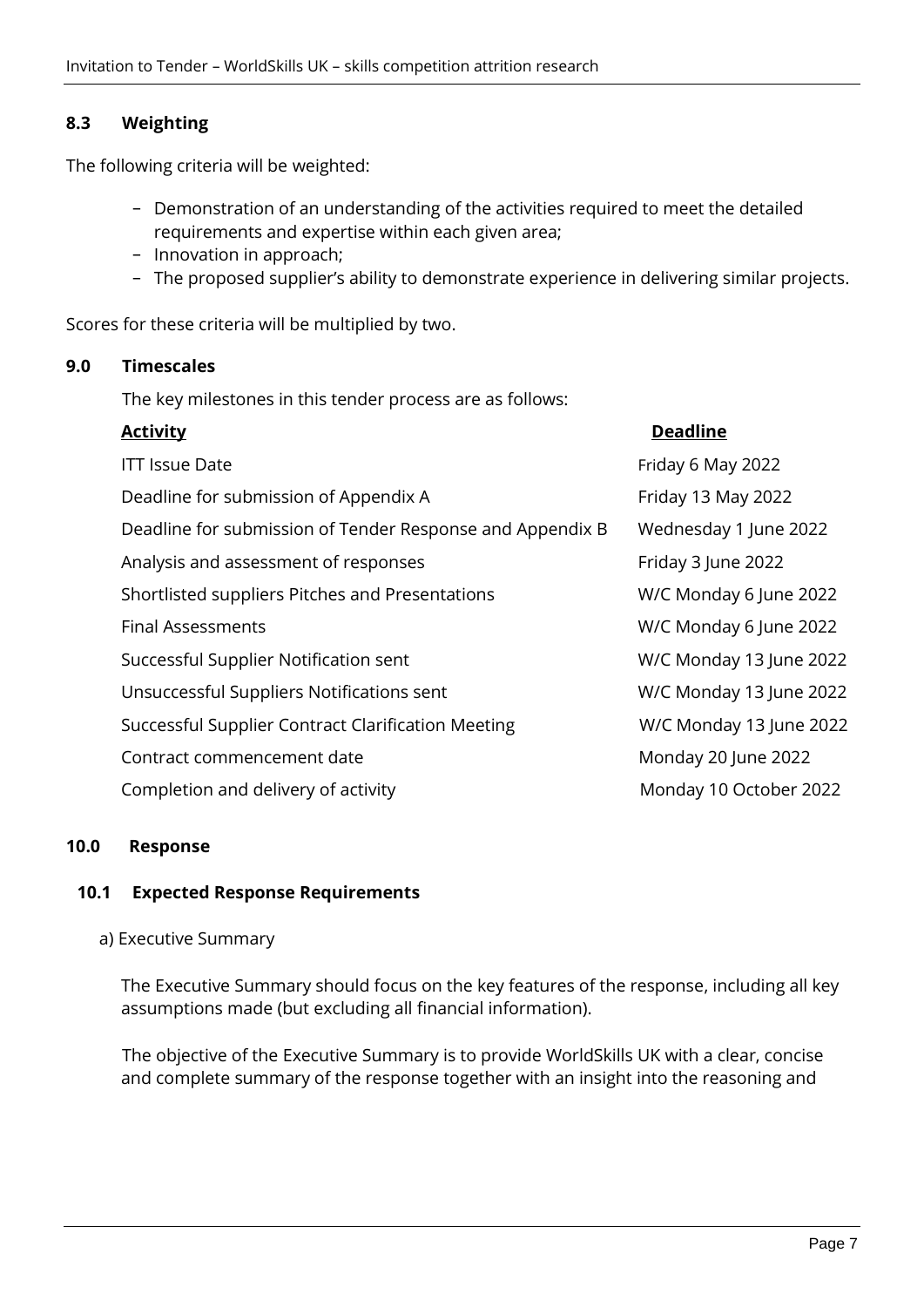rationale behind the response. It should highlight the key strengths of the response to demonstrate how the tender represents value for money.

The Executive Summary must only contain information drawn from other areas of the response and must not contain any new material.

b) Delivery Plan

The Delivery Plan should focus on how the requirements of this Invitation to Tender will be met.

Essentially, it is an insight into how the supplier will tackle this project to achieve the required results.

Timescales should be provided (with reference to the Outline of Delivery Timescales in Section Number 6.1), and should also include the following:

- The overall approach you would take to the project;
- A delivery plan including milestones;
- Outline of the project team structure, including staff levels of expertise, and roles and responsibilities on the project;
- Details of the project management processes, including quality assurance, delivery to deadlines and budget;
- Data Protection compliance;
- Any key points you consider should be taken into account.
- c) Budget and Costs Analysis

The Budget and Costs Analysis should detail the breakdown of costs for undertaking this project, including:

- Budget breakdown (number of days work, staff day rates, details of all other costs) including those headings listed in the Budget stated in Section 7.
- Clear demonstration of value for money, and cost saving efficiency throughout the proposed budget.

Where there is an appropriate proposal on a part-investment or part-sponsorship opportunity, this should be detailed specifically in this section of the Response.

d) Examples of Previous Similar Projects

Detail two examples of projects of a similar scale and complexity that the supplier has undertaken in the last two years. This should include particular highlights and any lessons learned as a result of these projects.

e) Details of Referees

Provide the following details for two clients that the supplier would be content for WorldSkills UK to contact in relation to seeking a reference:

- organisation;
- name of contact;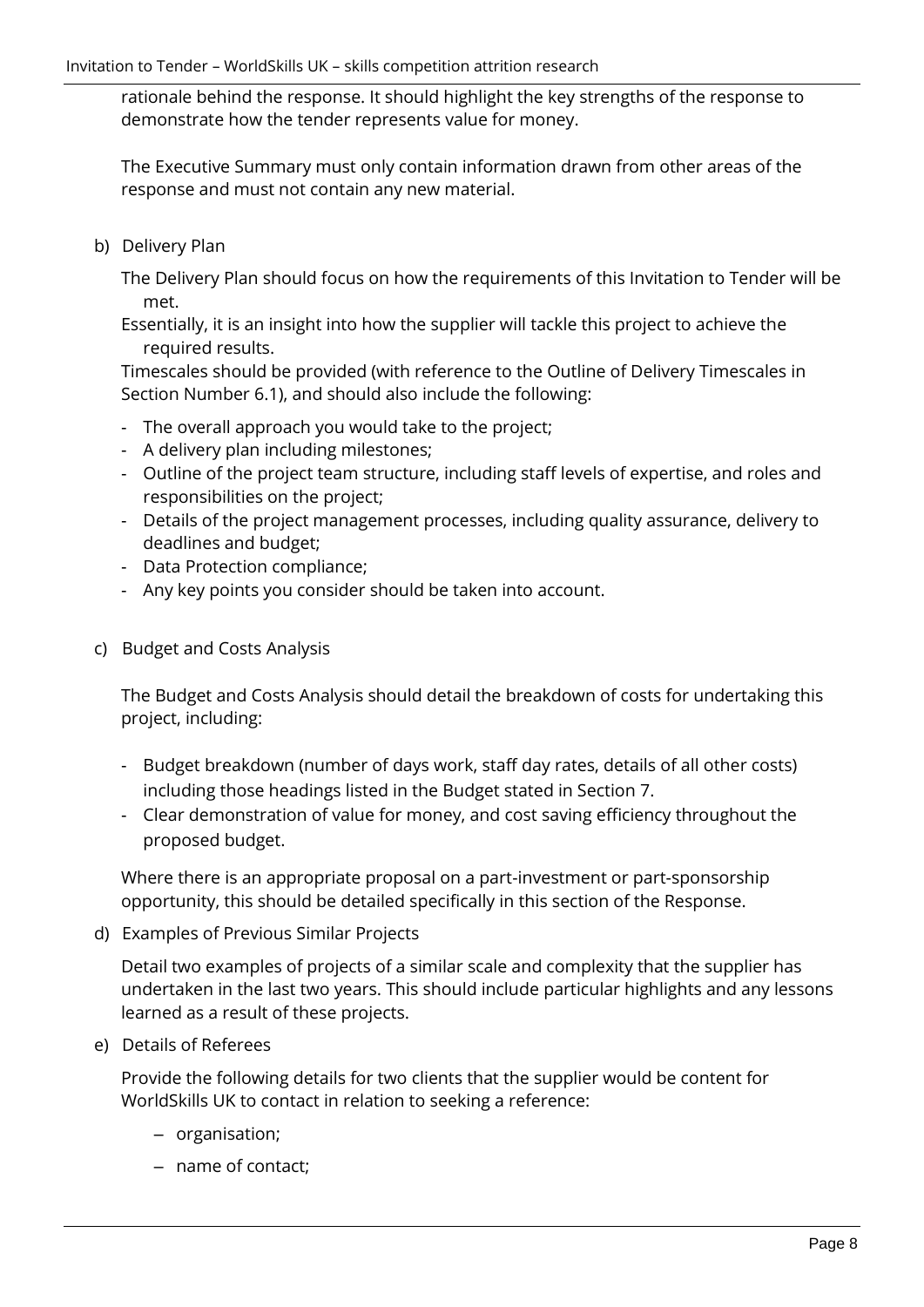- telephone number for contact; and
- email address for contact.
- f) Declaration

Completed and signed declaration form (Appendix B)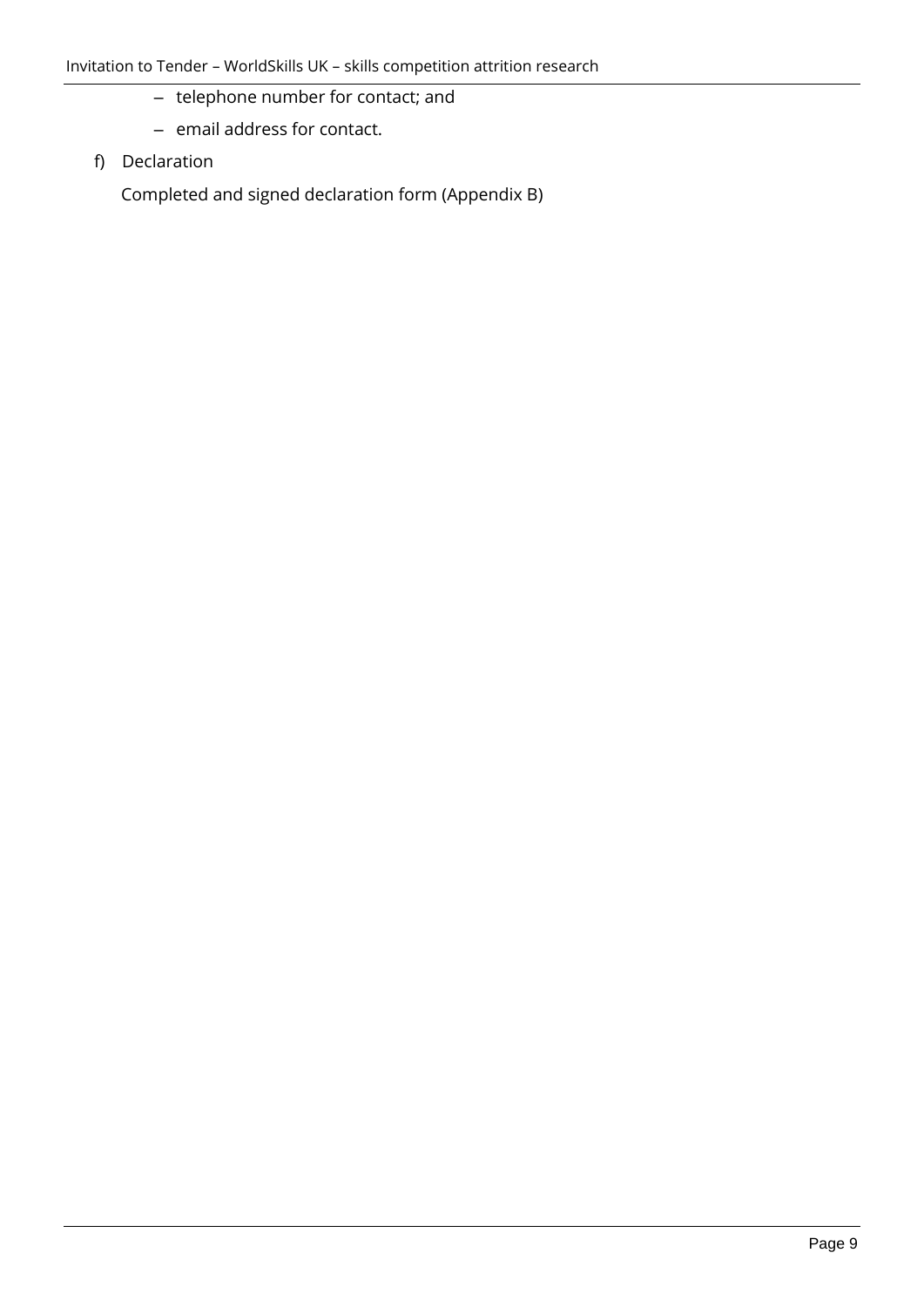#### **Appendix A – Notification of Intention to Submit Response**

| <b>Supplier</b> |  |
|-----------------|--|
| name            |  |

Please tick (ü) one option as appropriate:

| Having examined the Invitation to Tender and being fully satisfied in all respects with<br>the requirements, I hereby confirm on behalf of the aforementioned supplier the<br>intention to submit a response.    |  |
|------------------------------------------------------------------------------------------------------------------------------------------------------------------------------------------------------------------|--|
| Having examined the Invitation to Tender and being fully satisfied in all respects with<br>the requirements, I hereby confirm on behalf of the aforementioned supplier that a<br>response will not be submitted. |  |

| <b>Name</b> |  |
|-------------|--|
| Position    |  |
| Signature   |  |
| <b>Date</b> |  |

If this form is being submitted by email, by placing a cross (û) in the 'Signature' box above this will be deemed appropriate providing the form is emailed from the aforementioned individual's email account.

#### **Deadline for response is Friday 13 May 2022 midday**

This form should be returned to:

Richard Carter

Procurement and Contracts Manager

Email: [rcarter@worldskillsuk.org](mailto:rcarter@worldskillsuk.org)